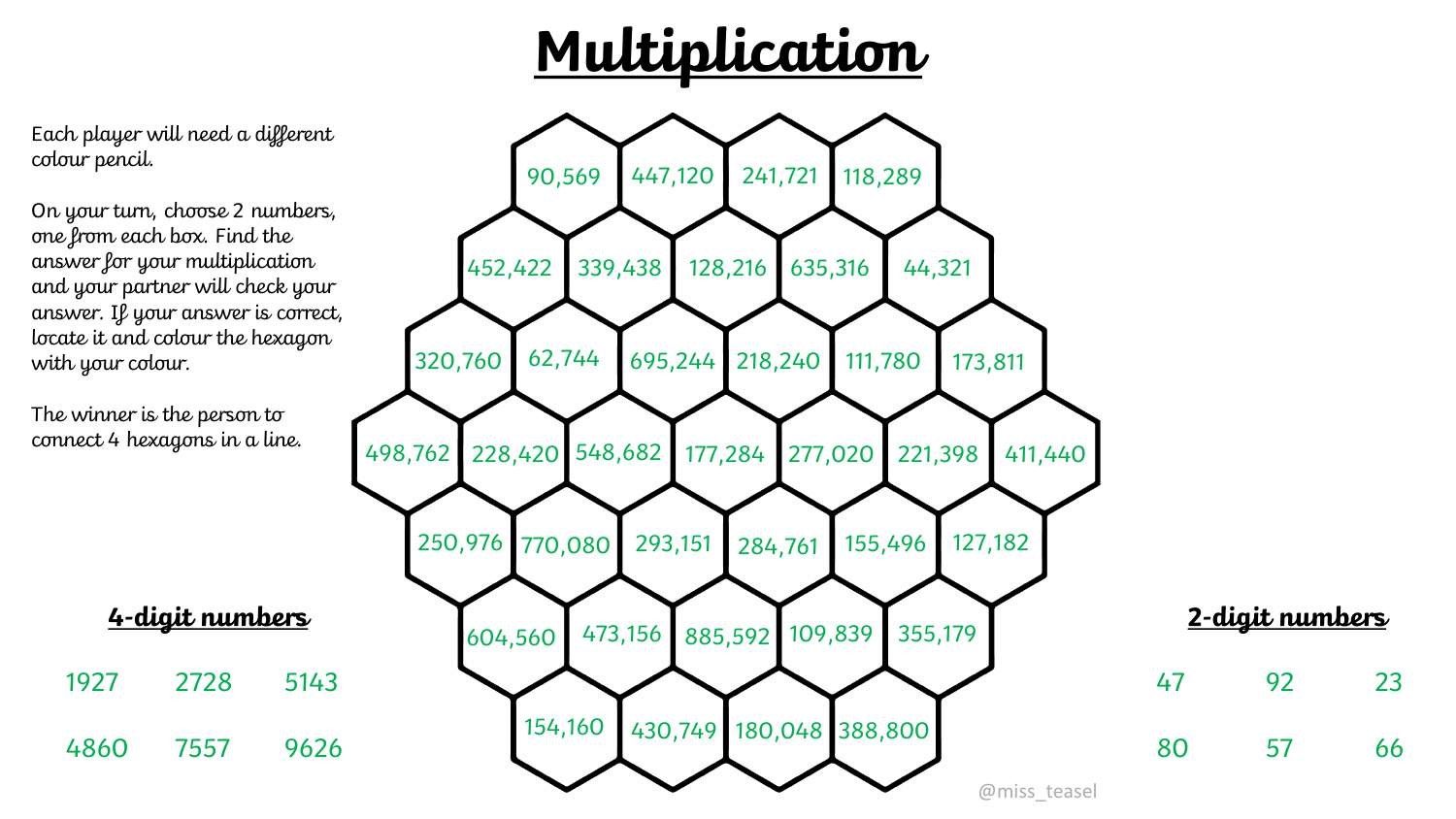



On your turn, choose 2 numbers, one from each box. Find the answer for your division and your partner will check your answer. If your answer is correct, locate it and colour the hexagon with your colour.

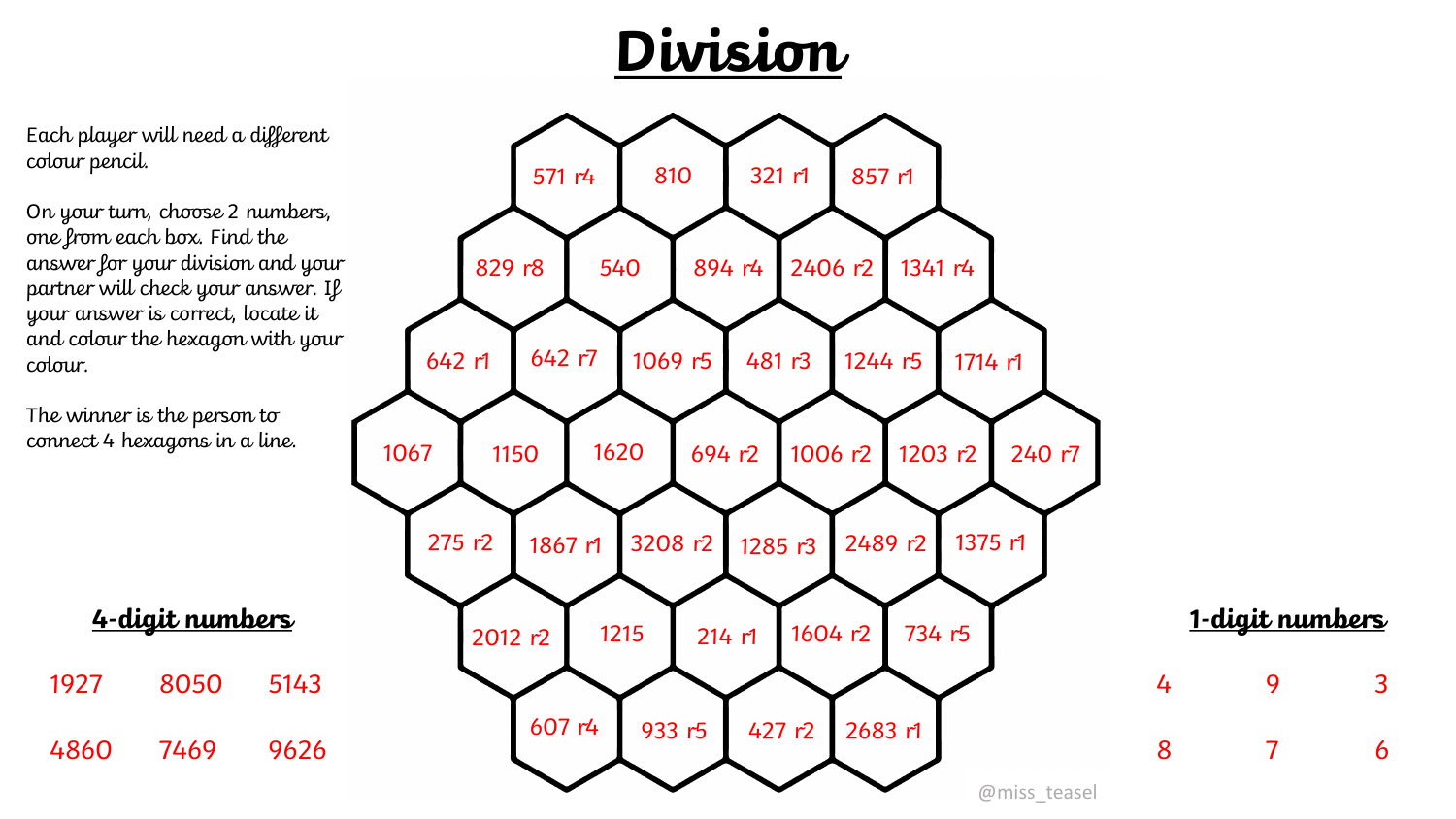



Each player will need a different colour pencil.

On your turn, choose 2 numbers, one from each box. Find the answer for your addition and your partner will check your answer. If your answer is correct, locate it and colour the hexagon with your colour.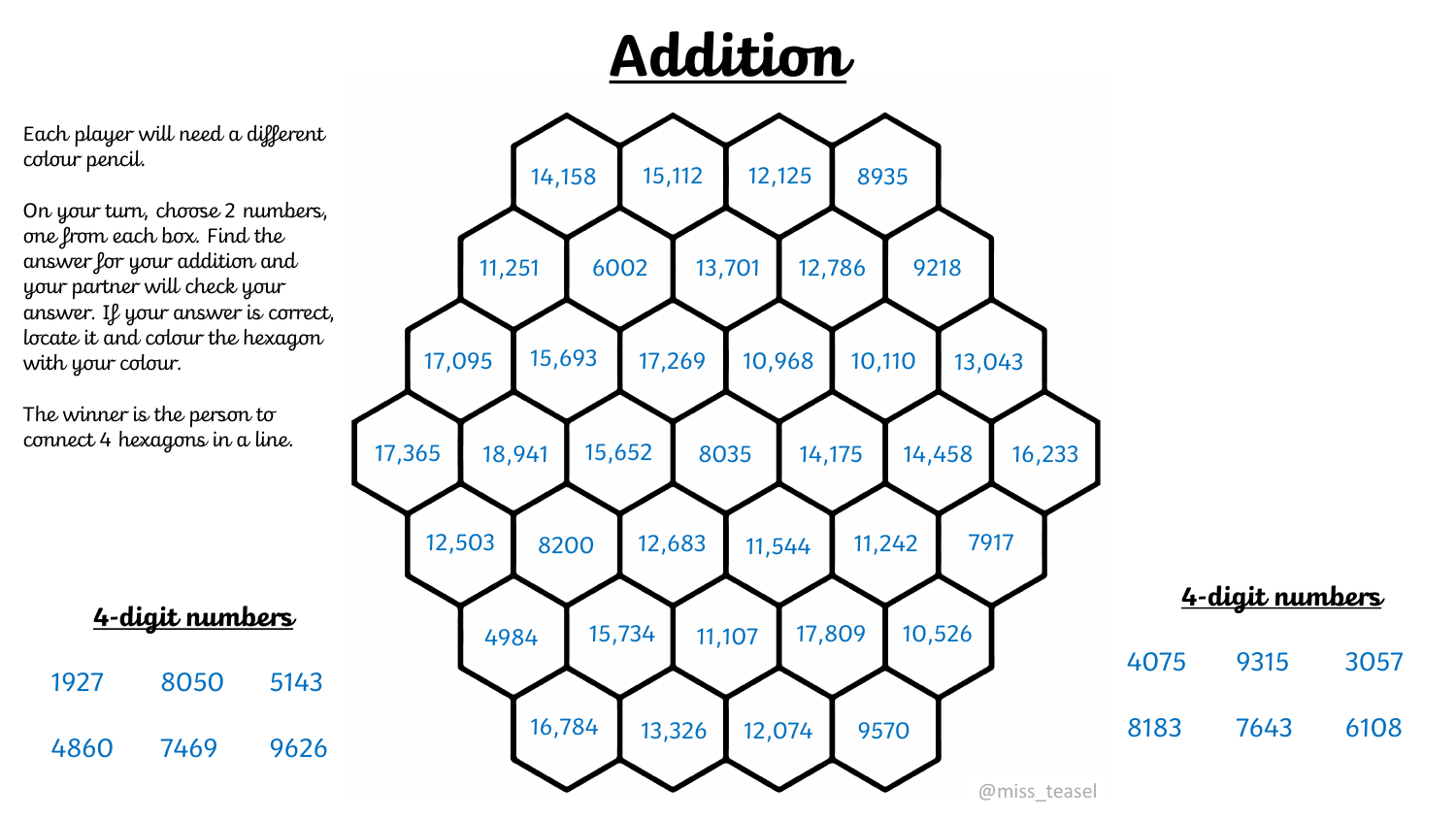## **Subtraction**



Each player will need a different colour pencil.

On your turn, choose 2 numbers, one from each box. Find the answer for your subtraction and your partner will check your answer. If your answer is correct, locate it and colour the hexagon with your colour.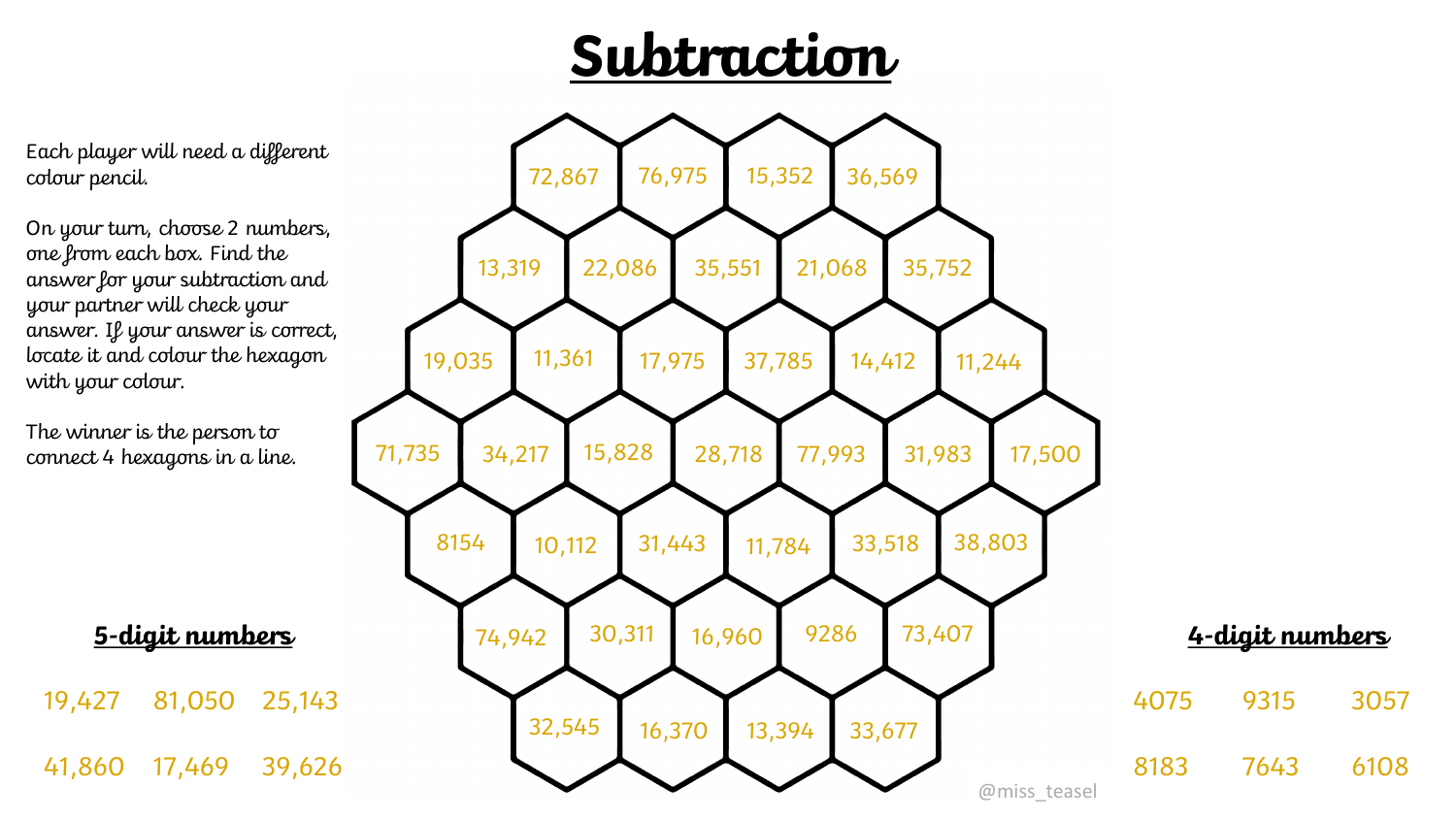## **Multiply & Divide by 10, 100 & 1000**

Each player will need a different colour pencil.

On your turn, choose 2 numbers, one from each box. Find the answer for your calculation and your partner will check your answer. If your answer is correct, locate it and colour the hexagon with your colour.